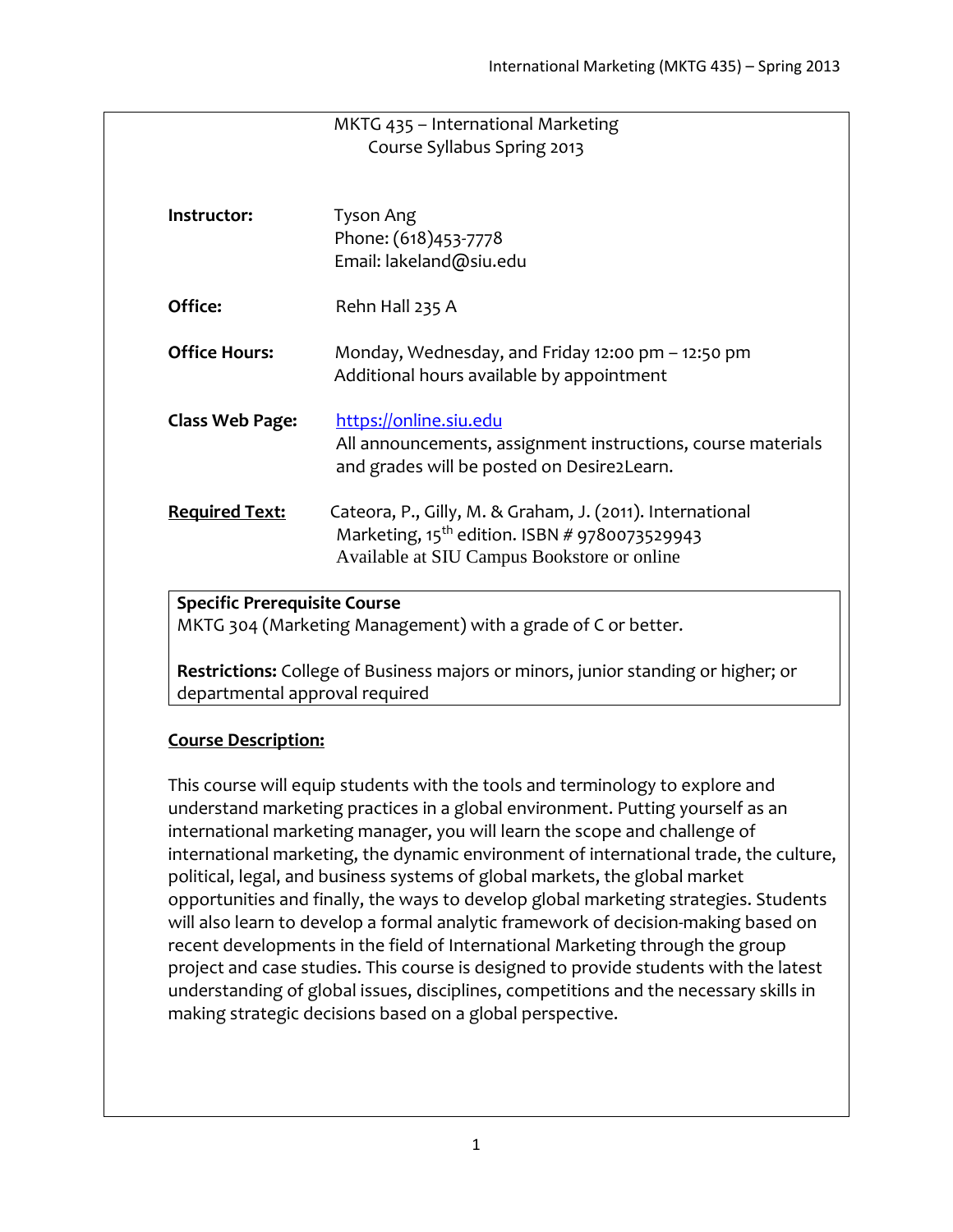#### **Course Objectives:**

- To acquire the basic knowledge, concepts, tools, and international terminology necessary to understand international problems and issues
- To understand how companies adjust their international strategies based on the global environmental changes (e.g., globalization)
- To build skills and respect toward the understanding of cultures of nations by critically analyzing the social, political, legal, and economic forces that affect the business performance of international marketing
- To develop managerial reading skills with a goal of acquiring the ability to understand and synthesize readings and business cases presented in a class
- To build communication and teamwork skills through the group project
- To familiarize students with extant "tools" of international marketing beyond the textbook such as the Internet, government databases, etc.

## **Tasks and Grading - MKTG 435 Spring 2013:**

## **1. Exams (50% of total grade)**

There will be four in-class exams given during the semester and one final exam. The format will be multiple choice questions.

**2. Class Participation and Pop Quizzes (10% of total grade)**

Your class participation score is based on my judgment of your attendance and preparation before class. Each student is expected to be prepared and ready to answer my questions for **EVERY** class by reading chapter(s), news article, and other materials assigned. Comprising your participation score will be your performance on unannounced quizzes, various assignments and contribution to class discussions.

## **3. Team Country Analysis Plan (30% of total grade)**

This will consist of 2 parts – 15% grade Cultural & Economic Analysis

15% grade Market Audit & Marketing Plan

o Please refer to the Team Country Analysis handout for a comprehensive description of this assignment

## **4. Cases (10% of total grade)**

You will need to submit a written analysis for TWO of the following THREE cases. You can download the cases through D2L:

- o EuroDisney
- o McDonald
- o Iberia Airlines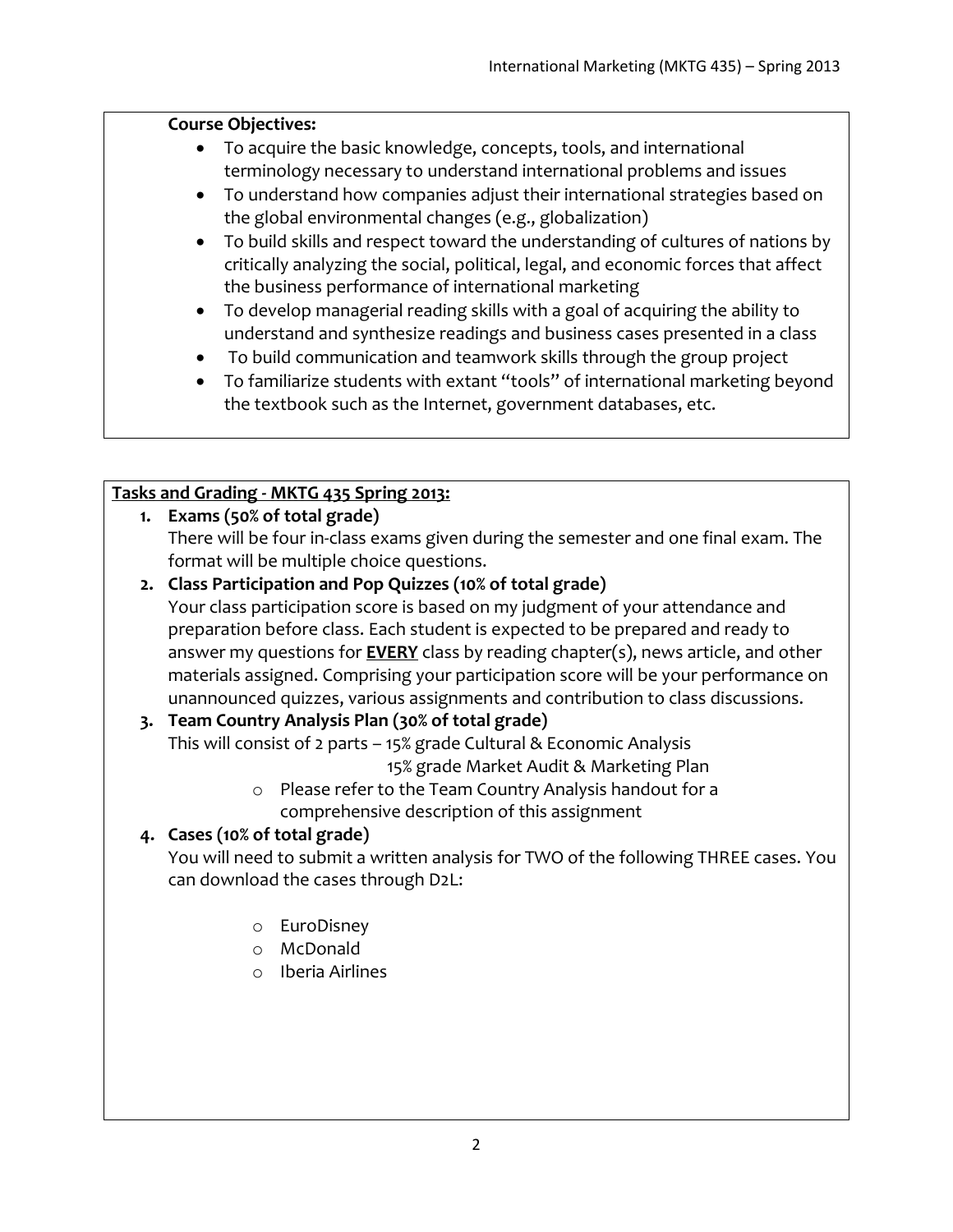| <b>Total Point Schedule</b>            | <b>POINTS</b> |
|----------------------------------------|---------------|
| 1. In Class Exams - 5 total            | 500           |
| 2. Class Participation and Pop Quizzes | 100           |
| 3. Team Country Analysis Plan          | 300           |
| 4. Executive Summary (2 Cases)         | 100           |
| Total points                           | 1000          |
| Grading                                |               |
| Here is the grade breakdown:           |               |
| $90\% - 100\% = A$                     |               |
| $80\% - 89\% = B$                      |               |
| $70\% - 79\% = C$                      |               |
| $60\% - 69\% = D$                      |               |
| $&50\% = F$                            |               |

# **Policies and Rules**

#### **Exams:**

There will be five non-cumulative exams during the semester, based on the readings, lecture and discussions in class, and assignments. Questions will focus on your understanding of International marketing concepts and your ability to apply these concepts to real-world problems.

Exams must be taken during their scheduled class period. If you must miss an exam for a *documented, university-approved* reason, contact me before the day of the exam to make other arrangements. Only documented university-approved absences will be accepted – if you miss an exam for any other reason, no "make-ups" will be allowed and you will receive a grade of "0" for the exam.

If you are late for an exam, one of the two situations will occur:

(1) After the first student has submitted his/her exam: receive a grade of "0" for that exam;

(2) Before the first student's submission: can still take that exam but NO extra time.

Note: Examples of valid university-approved absences include: (1) participation in an approved, official SIU activity (e.g. athletics, debate, AMA conference, etc); (2) confined under doctor's orders; (3) granted leave of absence from SIU for reasonable cause by an academic dean. All approved absences require proper documentation, including absences for medical reasons. All absences must be approved by the instructor prior to the class session that will be missed, except for medical emergencies (however, note that medical emergencies still require documentation.)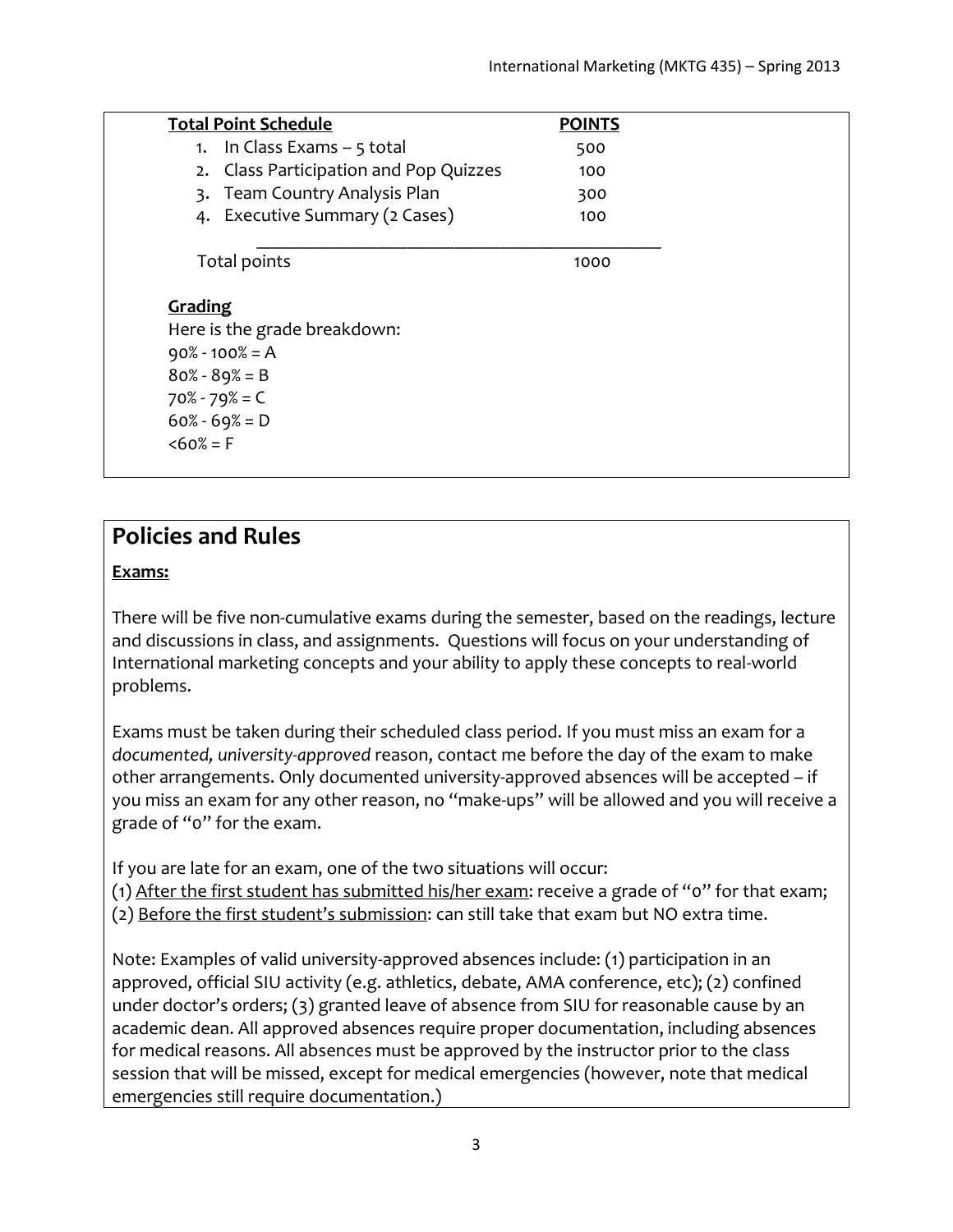#### **Academic Dishonesty:**

Students found guilty of committing **acts of academic dishonesty shall** receive at least **a grade of "F" in the course**. See the COBA publication "Policies and Procedures for Acts of Academic Dishonesty" for details.

The bottom line is that academic dishonesty is unfair to other students, lowers standards within COBA, and **will not be tolerated** in this class.

[NOTE: Falsifying the data collected for the class project is an act of academic dishonesty.]

## **Peer Evaluation Instruments**

A peer evaluation copy is included at the last page of the syllabus. During the semester, you have to submit your evaluation **twice** (Monday - 3/4 & 4/29)

### **Email Accounts and D2L**

Every student is expected to have access to SIU email account and D2L that is checked daily for messages and announcements. All class communications will be transmitted by the instructor via either D2L or webmail account. All emails that are sent to the instructor on Saturday and Sunday will be returned on the coming Monday.

#### **Classroom Policies:**

I expect students to treat this course like a job: Be professional in your speech, your writings (including email), and your behavior; be on time; and be prepared.

#### *Prior to Class*

The format of this class necessitates participation and preparedness on the part of the student. You *must* read all materials before the class to which they are assigned.

## *During Class*

To ensure that everyone has an equal opportunity to benefit from class, students should observe common courtesy and respect the rights of others. Some professional courtesy rules that should be observed in the classroom are:

1) **Turn off all cell phones and personal electronic equipment** out of respect for the professor and other students.

2) Please refrain from talking in class unless you are addressing the professor or the whole class.

3) Do not surf the Internet, use instant messaging, or text message anyone during class. Deviations from student expectations will affect your class participation grade.

4) You would use the bathroom before the class.

5) You would avoid being late, walking out in the middle of the class for any reason, or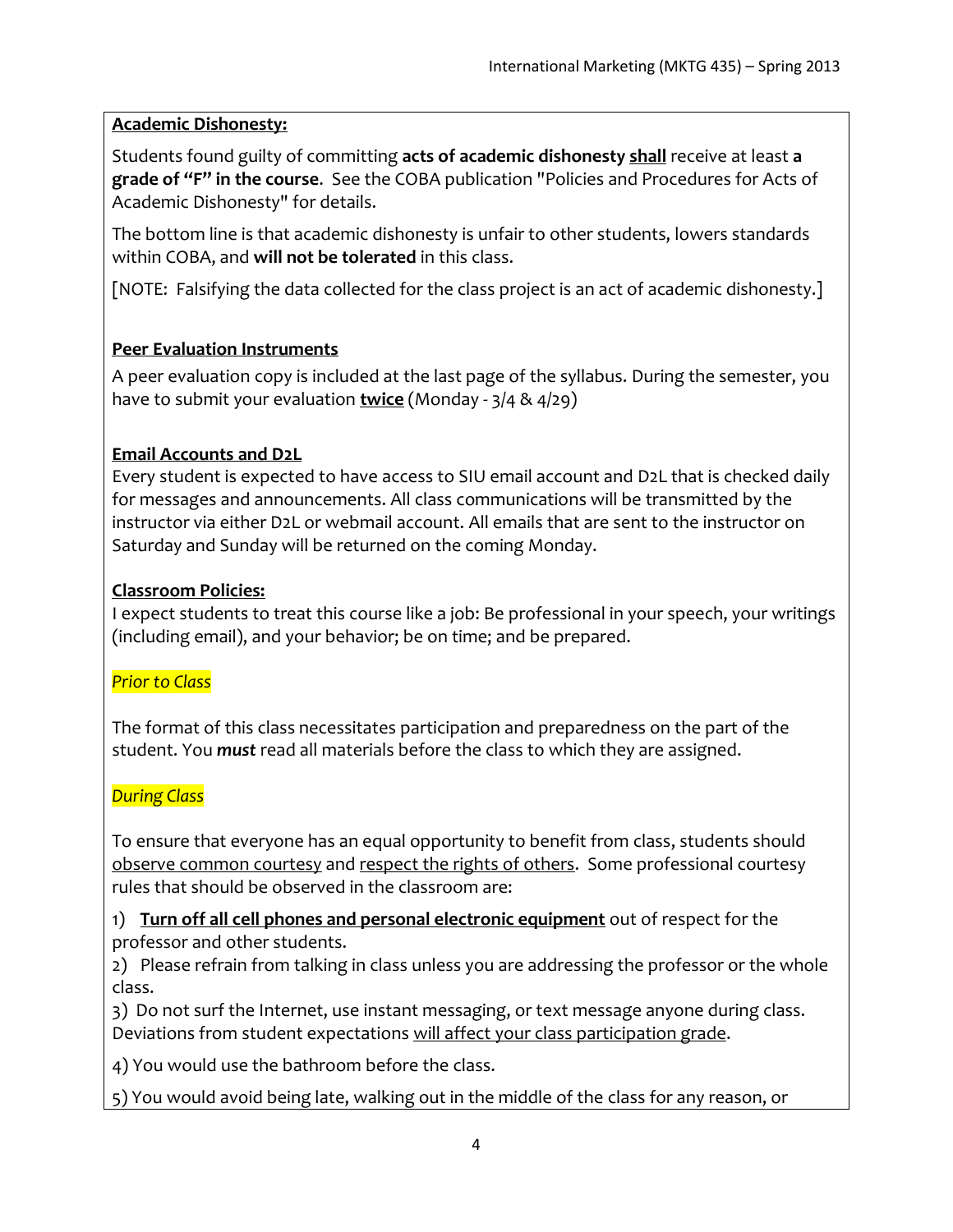#### leaving early.

6) You would avoid whispering and laughing with the person sitting next to you. You would listen attentively, take notes, and manage your face and posture to convey interest and competence.

**If it appears to me that you are particularly unprepared for class or not abiding by these expectations, I reserve the right to ask you to leave the room.** Continued enrollment in this course indicates agreement with these policies.

## **Late Assignments/ Cases**

All of the assignments are due at the beginning of class on the listed due date. **Late assignments will not be accepted** and must be sent via email to the instructor before the start of class if you cannot attend for a valid reason. If assignments are delayed due to an illness or an emergency situation, the individual involved must contact the instructor BEFORE the assignment is due to explain the position. A medical certificate or other supporting evidence will be required, although if necessary these may follow after the due date.

# **Other Important Information**

## **Flexibility:**

A tentative schedule for the entire semester is included in this syllabus. Although much though and planning was put into the course schedule included in the syllabus, the schedule is tentative and subject to change as necessary to adapt to the specific needs of the class. Occasional departures from the schedule, such as additional readings, assignments, and activities, may be announced in class during the semester. Such announcements will take priority over the printed schedule. *Therefore, it is each student's responsibility to be in class, on time, and paying attention in order to keep up-to-date with whatever changes are made in the schedule.* 

## **Academic Honest Policy:**

All university, college, and departmental policies on academic honesty will be strictly enforced. The consequence of academic dishonesty is failure in the course and referral of the case to the Dean of the college for additional disciplinary action. Please see the College of Business' academic dishonesty policy at:

<http://www.business.siuc.edu/services/advise/Documents/dishonesty-StudentHandbook2011-12.pdf>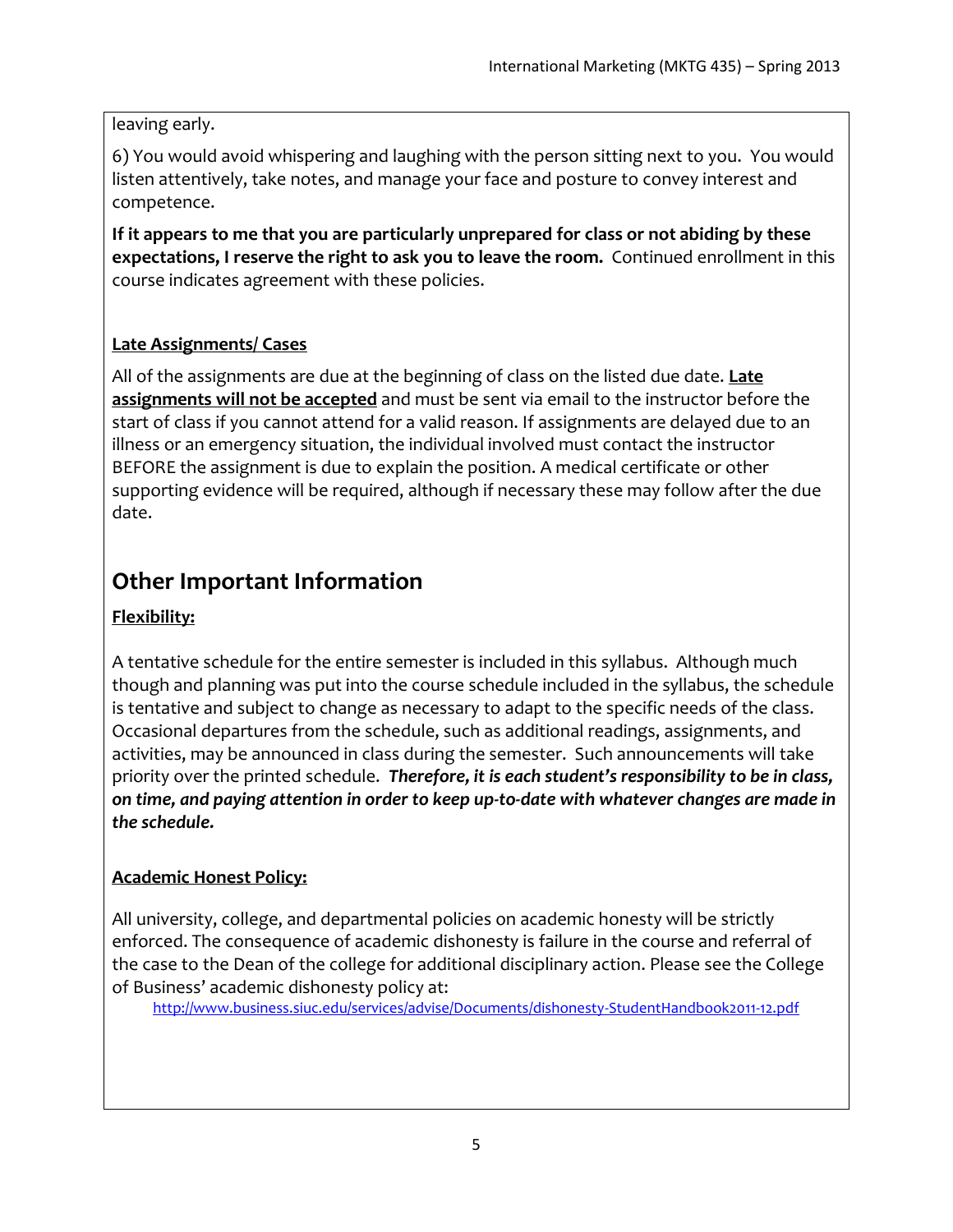## **"Extra Credit":**

Note that I do NOT offer "extra credit" to individual students to make up for poor grade performance. There *may* be opportunities during the semester that will be offered to all students equally to participate in activities that would provide the potential to earn extra points, but these are not guaranteed – they will only become available as an opportunity arises.

### **Emergency Procedures**

Southern Illinois University Carbondale is committed to providing a safe and healthy environment for study and work. Because some health and safety circumstances are beyond our control, we ask that you become familiar with the SIUC Emergency Response Plan and Building Emergency Response Team (BERT) program. Emergency response information is available on posters in buildings on campus, available on the BERT's website at [www.bert.siu.edu](http://www.bert.siu.edu/), Department of Public Safety's website [www.dps.siu.edu](http://www.dps.siu.edu/) (disaster drop down) and in the Emergency Response Guidelines pamphlet. Know how to respond to each type of emergency.

Instructors will provide guidance and direction to students in the classroom in the event of an emergency affecting your location. **It is important that you follow these instructions and stay with your instructor during an evacuation or sheltering emergency.** The Building Emergency Response Team will provide assistance to your instructor in evacuating the building or sheltering within the facility.

*\*\*This syllabus is tentative (it can be altered at the discretion of the instructor)\*\**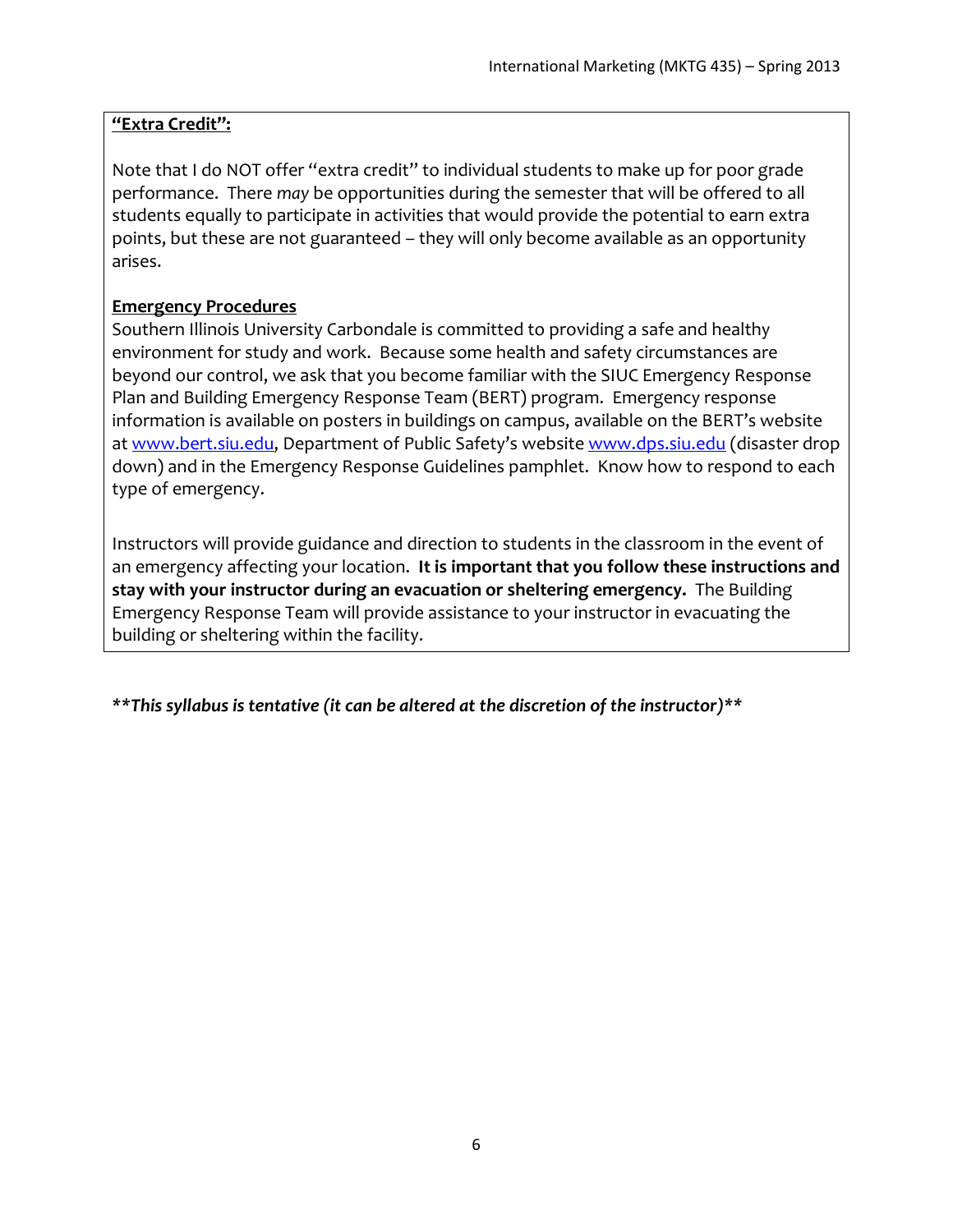## **MKTG 435 – International Marketing - Spring 2013**

| Week/<br>Date: | <b>Topics</b>                                                                                              | <b>Chapters/Supplementary Readings;</b><br>In-Class Activities;<br><b>Assignment Deadlines</b> |  |  |
|----------------|------------------------------------------------------------------------------------------------------------|------------------------------------------------------------------------------------------------|--|--|
| Week 1         |                                                                                                            |                                                                                                |  |  |
| $M - 1/14$     | Syllabus                                                                                                   |                                                                                                |  |  |
| $W - 1/16$     | The Scope and Challenge of International<br>Marketing                                                      | Chapter 1 & Photo taking                                                                       |  |  |
| $F - 1/18$     | The Scope and Challenge of International<br>Marketing                                                      | Chapter 1                                                                                      |  |  |
| Week 2         |                                                                                                            |                                                                                                |  |  |
| $M - 1/21$     | Martin Luther King Jr.'s Birthday Holiday                                                                  |                                                                                                |  |  |
| $W - 1/23$     | The Dynamic Environment of International<br>Trade                                                          | Chapter 2                                                                                      |  |  |
| $F - 1/25$     | The Dynamic Environment of International<br>Trade & Cultural Dynamics in Assessing<br><b>Global Market</b> | Chapter 2 & Chapter 4                                                                          |  |  |
| Week 3         |                                                                                                            |                                                                                                |  |  |
| $M - 1/28$     | <b>Cultural Dynamics in Assessing Global</b><br>Market                                                     | Chapter 4                                                                                      |  |  |
| $W - 1/30$     | Country Team Analysis (Group Project)                                                                      |                                                                                                |  |  |
| $F - 2/1$      | Culture, Management Style, and Business<br>Systems                                                         | Chapter 5                                                                                      |  |  |
| Week 4         |                                                                                                            |                                                                                                |  |  |
| $M - 2/4$      | Culture, Management Style, and Business<br>Systems                                                         | Chapter <sub>5</sub>                                                                           |  |  |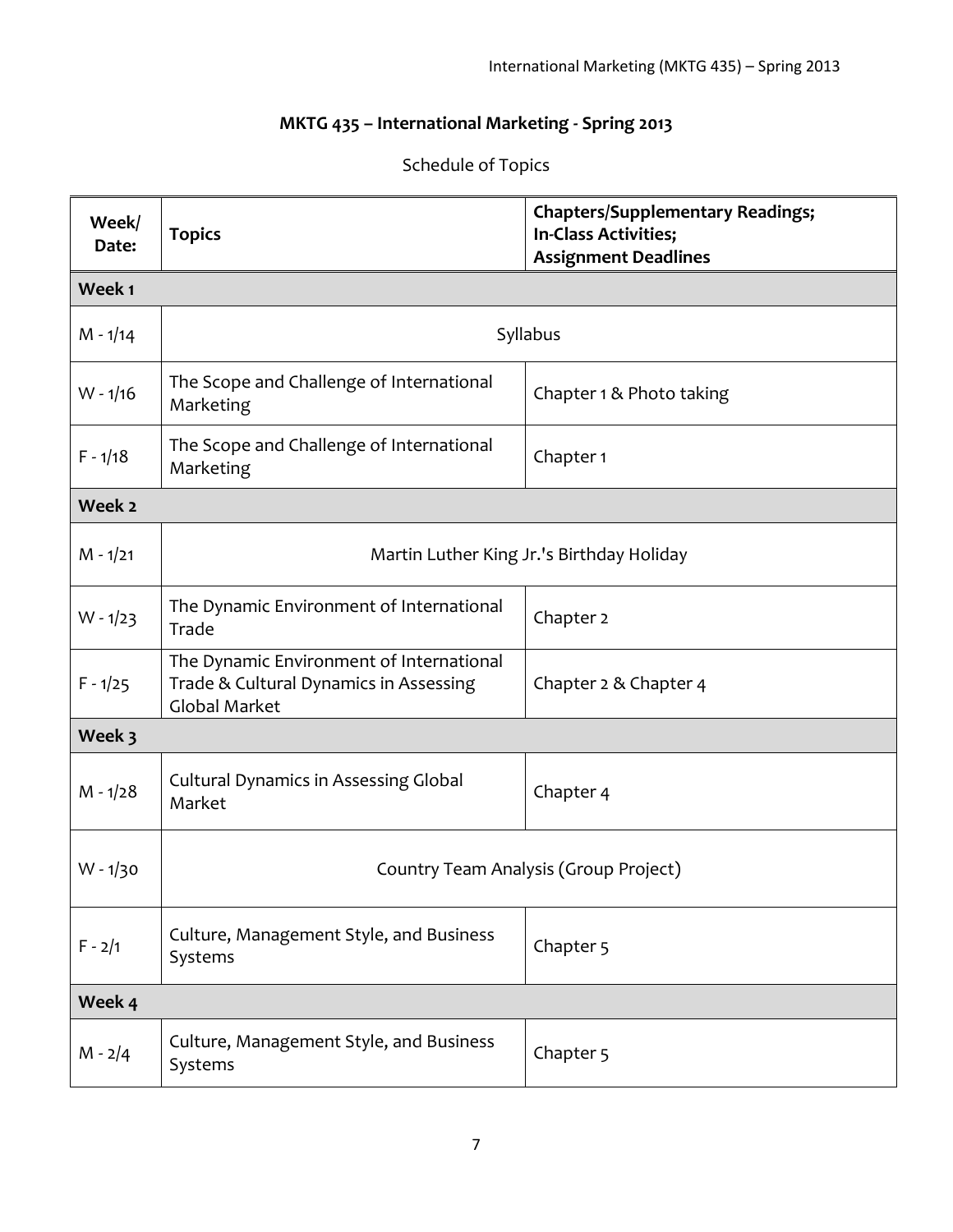| $W - 2/6$  | Catch-up and Review for Exam 1                                                                                |                                         |  |  |
|------------|---------------------------------------------------------------------------------------------------------------|-----------------------------------------|--|--|
| $F - 2/8$  | Exam $1$ – Chapter 1, 2, 4, and 5                                                                             |                                         |  |  |
| Week 5     |                                                                                                               |                                         |  |  |
| $M - 2/11$ | The Political Environment: Critical Concern                                                                   | Chapter 6                               |  |  |
| $W - 2/13$ | The Political Environment: Critical Concern<br>& The International Legal Environment:<br>Playing by the Rules | Chapter 6 & Chapter 7                   |  |  |
| $F - 2/15$ | The International Legal Environment:<br>Playing by the Rules                                                  | Chapter 7<br><b>DUE: Written Case 1</b> |  |  |
| Week 6     |                                                                                                               |                                         |  |  |
| $M - 2/18$ | Developing Global Vision through<br>Marketing Research                                                        | Chapter 8                               |  |  |
| $W - 2/20$ | Developing Global Vision through<br>Marketing Research                                                        | Chapter 8                               |  |  |
| $F - 2/22$ | Economic Development and the Americas                                                                         | Chapter 9                               |  |  |
| Week 7     |                                                                                                               |                                         |  |  |
| $M - 2/25$ | Economic Development and the Americas                                                                         | Chapter 9                               |  |  |
| $W - 2/27$ | Group Project Q & A                                                                                           |                                         |  |  |
| $F - 3/1$  | Catch-up and Review for Exam 2                                                                                |                                         |  |  |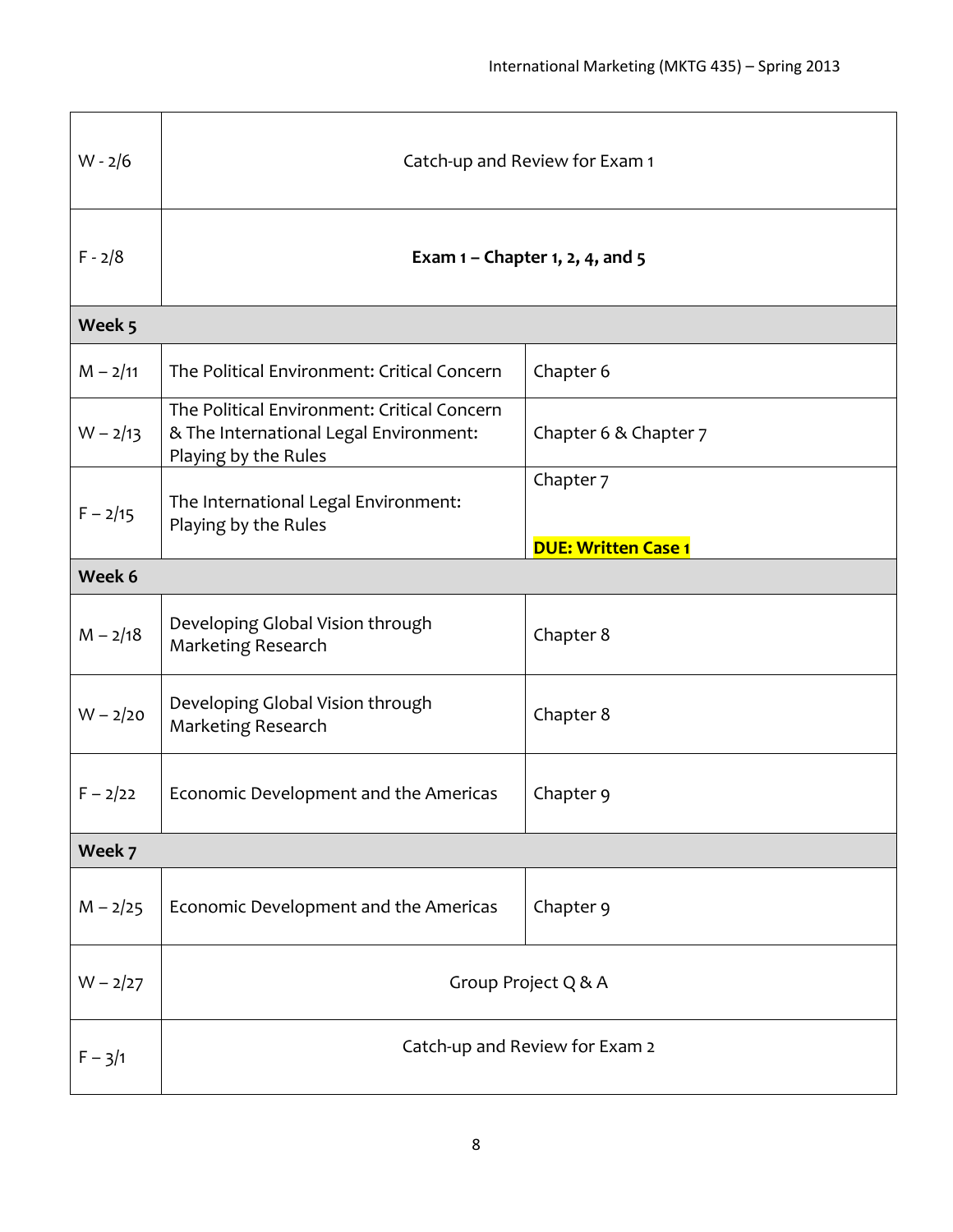| Week 8     |                                                                                                                                                         |                                          |  |  |
|------------|---------------------------------------------------------------------------------------------------------------------------------------------------------|------------------------------------------|--|--|
| $M - 3/4$  | Group Presentation (Team 1, 2, and $3$ ) – 15 minutes each<br><b>DUE: 1) Culture and Economic Paper Due</b><br>2) 1 <sup>st</sup> Peer Evaluation Sheet |                                          |  |  |
| $W - 3/6$  | Group Presentation (Team 4, 5, and 6) – 15 minutes each                                                                                                 |                                          |  |  |
| $F - 3/8$  | Exam $2$ – Chapter 6, 7, 8, and 9                                                                                                                       |                                          |  |  |
| Week 9     | <b>SPRING VACATION</b>                                                                                                                                  |                                          |  |  |
| Week 10    |                                                                                                                                                         |                                          |  |  |
| $M - 3/18$ | Europe, Africa, and the Middle East                                                                                                                     | Chapter 10                               |  |  |
| $W - 3/20$ | Europe, Africa, and the Middle East & The<br>Asia Pacific Region                                                                                        | Chapter 10 & Chapter 11                  |  |  |
| $F - 3/22$ | The Asia Pacific Region                                                                                                                                 | Chapter 11<br><b>DUE: Written Case 2</b> |  |  |
| Week 11    |                                                                                                                                                         |                                          |  |  |
| $M - 3/25$ | Global Marketing Management: Planning<br>and Organization                                                                                               | Chapter 12                               |  |  |
| $W - 3/27$ | Global Marketing Management: Planning<br>and Organization                                                                                               | Chapter 12                               |  |  |
| $F - 3/29$ | Catch-up and Review for Exam 3                                                                                                                          |                                          |  |  |
| Week 12    |                                                                                                                                                         |                                          |  |  |
| $M - 4/1$  | Exam $3$ – Chapter 10, 11, and 12                                                                                                                       |                                          |  |  |
| $W - 4/3$  | Product and Services for Consumers                                                                                                                      | Chapter 13                               |  |  |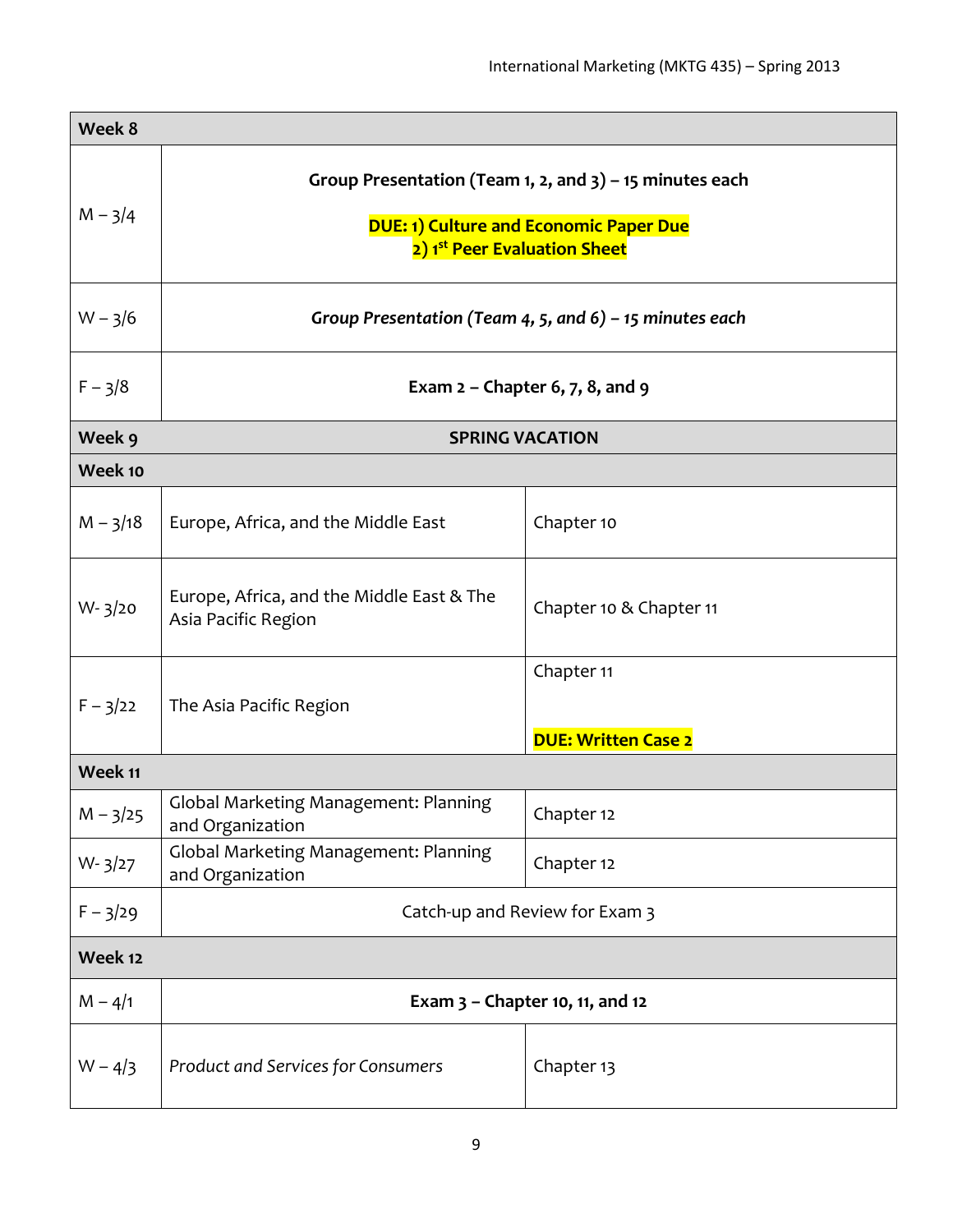| $F - 4/5$  | Product and Services for Consumers &<br>Product and Services for Business                                       | Chapter 13 & Chapter 14           |  |  |
|------------|-----------------------------------------------------------------------------------------------------------------|-----------------------------------|--|--|
| Week 13    |                                                                                                                 |                                   |  |  |
| $M - 4/8$  | <b>Product and Services for Business</b>                                                                        | Chapter 14                        |  |  |
| $W - 4/10$ | International Marketing Channels                                                                                | Chapter 15                        |  |  |
| $F - 4/12$ | International Marketing Channels                                                                                | Chapter 15<br>Review for Exam 4   |  |  |
| Week 14    |                                                                                                                 |                                   |  |  |
| $M - 4/15$ | Exam $4$ – Chapter 13, 14, and 15                                                                               |                                   |  |  |
| $W - 4/17$ | Integrated Marketing Communications and<br><b>International Advertising</b>                                     | Chapter 16                        |  |  |
| $F - 4/19$ | Integrated Marketing Communications and<br>International Advertising & Personal Selling<br>and Sales Management | Chapter 16 & Chapter 17           |  |  |
| Week 15    |                                                                                                                 |                                   |  |  |
| $M - 4/22$ | Personal Selling and Sales Management                                                                           | Chapter 17                        |  |  |
| $W - 4/24$ | Pricing for International Markets                                                                               | Chapter 18                        |  |  |
| $F - 4/26$ | Pricing for International Markets                                                                               | Chapter 18<br>Group Project Q & A |  |  |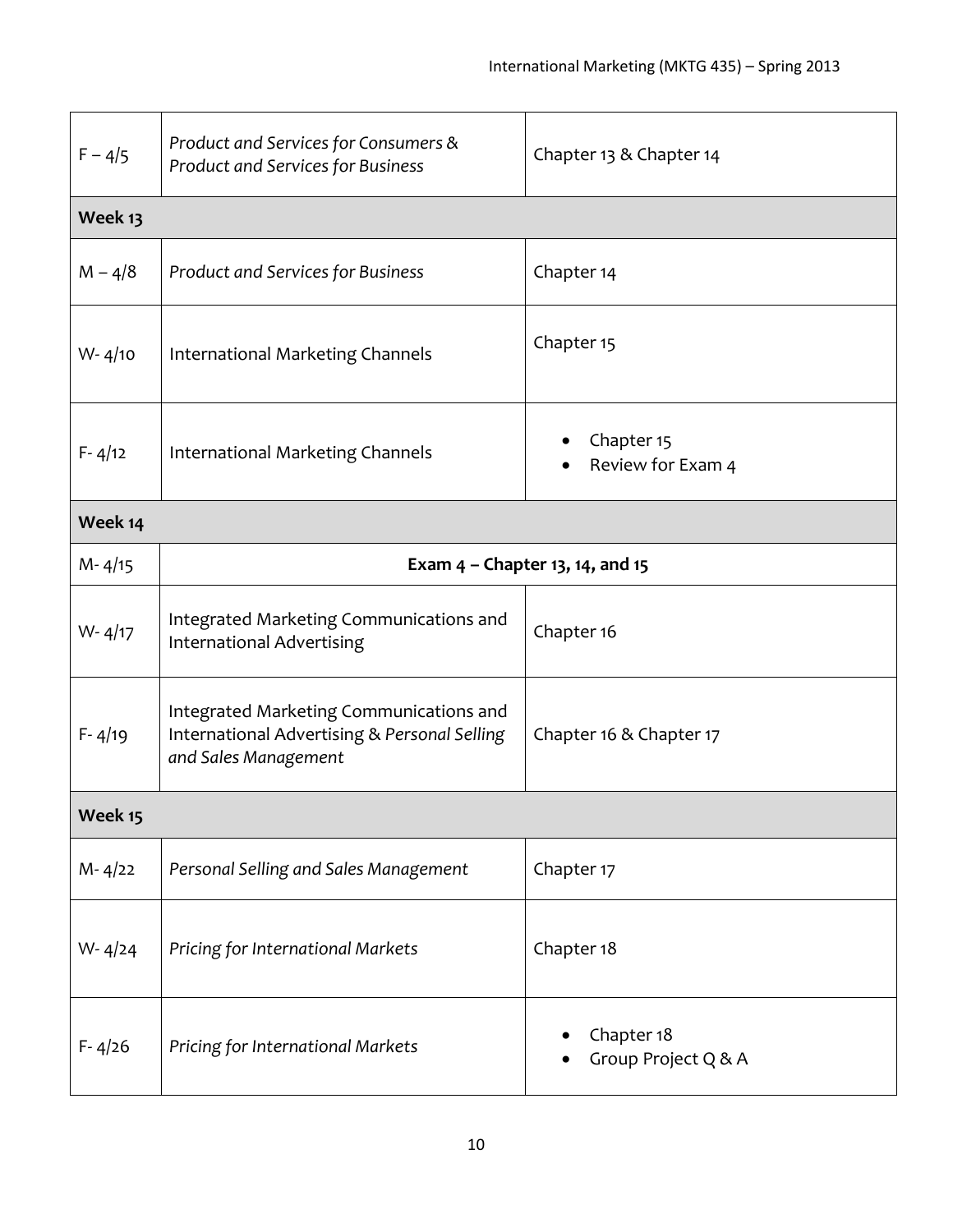| Week 16           |                                                                                                                                                                   |
|-------------------|-------------------------------------------------------------------------------------------------------------------------------------------------------------------|
| $M - 4/29$        | Group Presentation (Team 1, 2, and $3$ ) – 15 minutes each<br><b>DUE: 1) Complete Country Team Analysis Paper Due</b><br>2) 2 <sup>nd</sup> Peer evaluation sheet |
| $W - 5/1$         | Group Presentation (Team 4, 5, and 6) – 15 minutes each                                                                                                           |
| $F - 5/3$         | Catch-up and Review for Final Exam                                                                                                                                |
| Tuesday<br>$-5/7$ | 12:50 - 02:50 p.m.: FINAL EXAM (Quigley Hall 140B)<br>(Chapters 16,17, and 18 - NOT a comprehensive final exam!)                                                  |